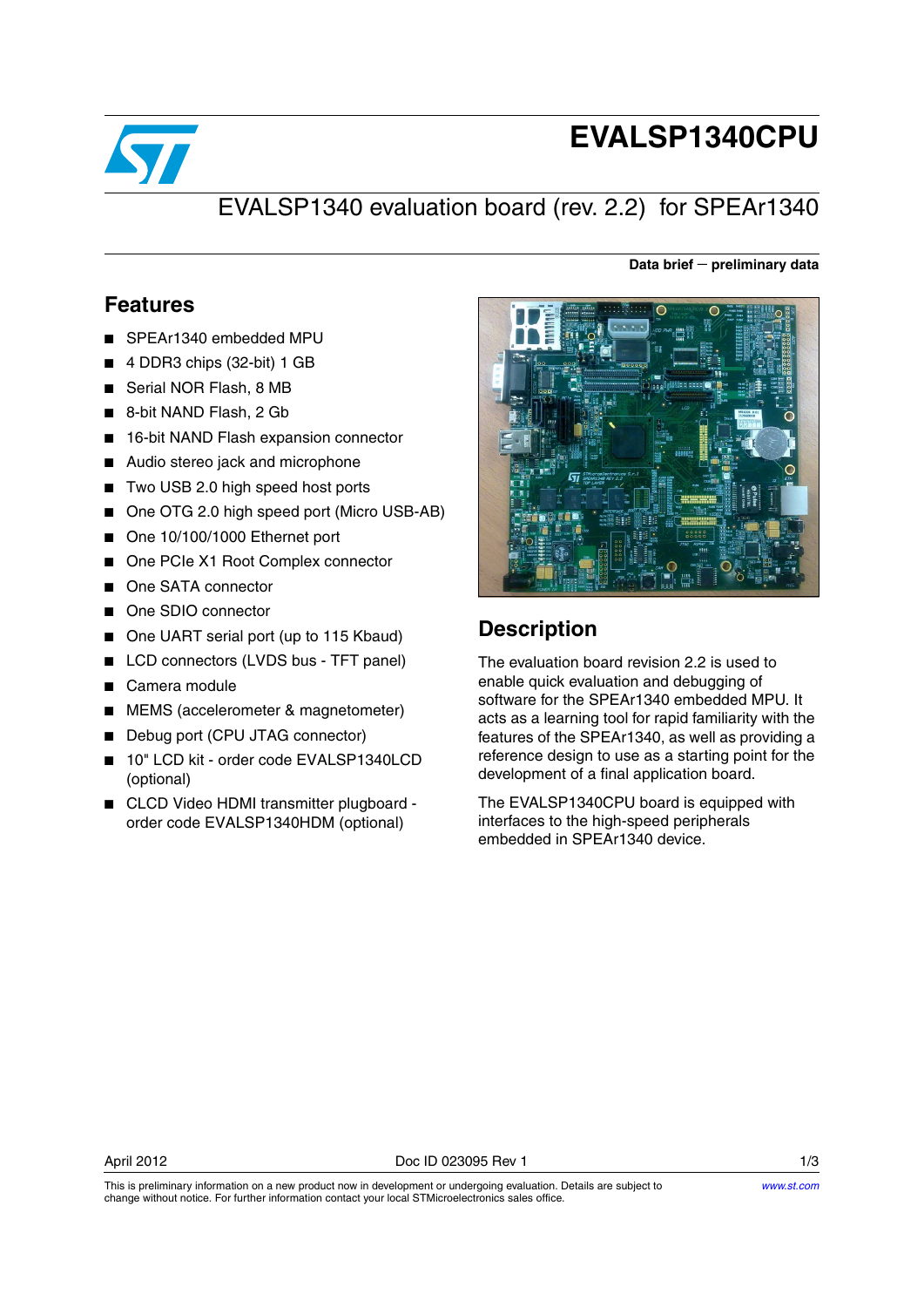## **1 Revision history**

#### Table 1. **Document revision history**

| Date        | <b>Revision</b> | <b>Changes</b>   |
|-------------|-----------------|------------------|
| 13-Apr-2012 |                 | Initial release. |